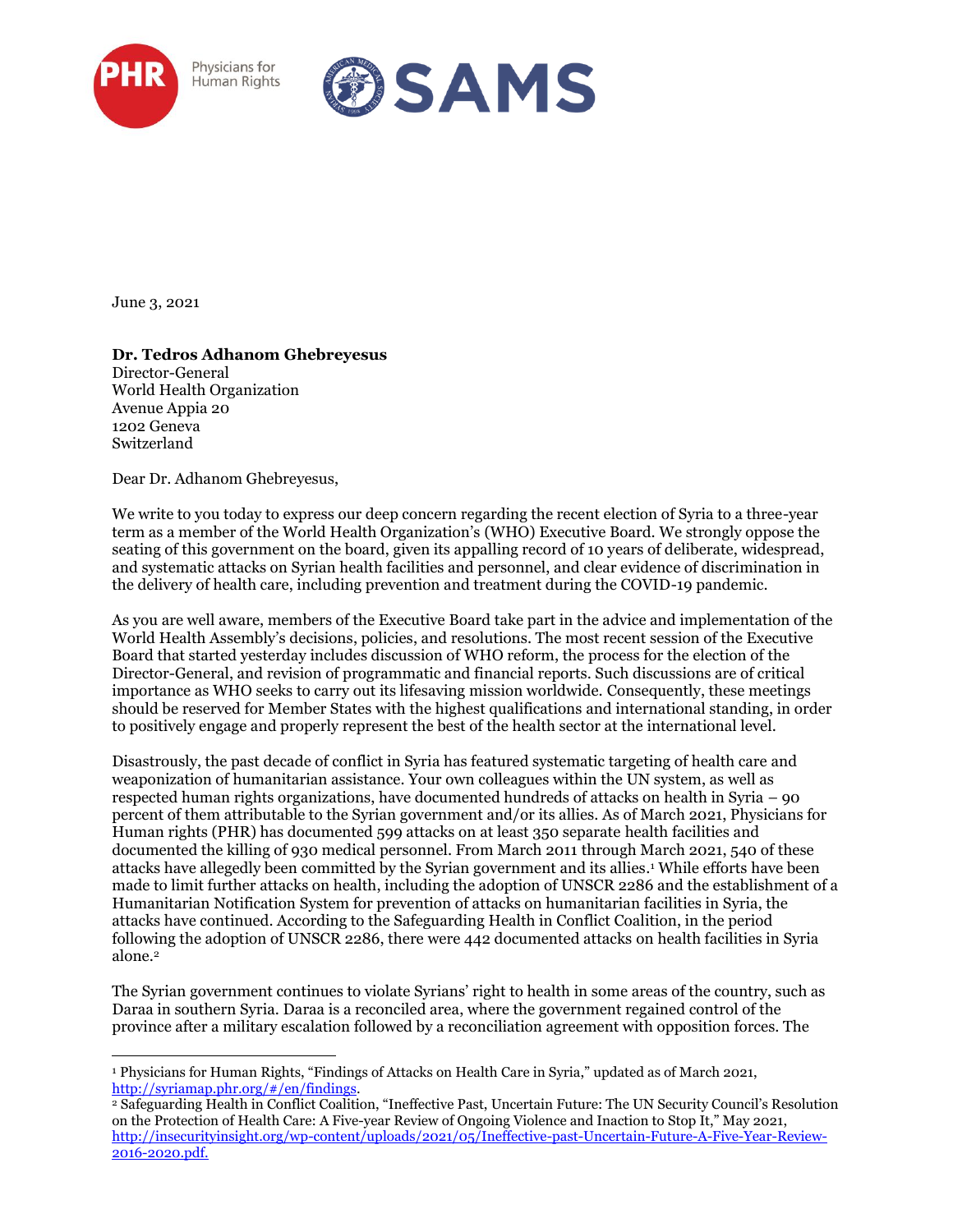

agreement included a commitment from the government to take all the measures required to restore basic services and infrastructure. But according to a recent report published by PHR, the people of Daraa are still suffering from intentional neglect and purposeful obstruction and denial of their right to have safe access to health care services.

When it comes to the ongoing COVID-19 response, the Syrian government has not been transparent about the real number of positive cases and the distribution of vaccines. There are growing concerns that the government is not equitably distributing COVID-19 vaccines that it recently received through COVAX, the global initiative aimed at equitable vaccine access. In the original planning, the Syrian government was to be responsible for sending vaccines into northeast Syria. However, health authorities in the area have not been included in any coordination discussions with the Ministry of Health, and the full amount of promised doses has yet to arrive. Instead, your WHO colleagues on the ground report that 17,500 vaccinations have arrived in the northeast, but it is unclear how the vaccination rollout will proceed, the number of doses available and at which facilities, the timeline for completing vaccinations, and other elements critical to planning and implementation. There is also ambiguity about whether the health workers working with local authorities and NGO partners will have any access to these vaccines.

Syria's standing with other international bodies has also recently come into question. In April 2021, the Twenty-Fifth Session of the Conference of the States Parties to the Chemical Weapons Convention adopted a decision to suspend certain rights and privileges of Syria under the Convention. This was a result of the Organisation for the Prohibition of Chemical Weapons' (OPCW) Investigation and Identification Team concluding that there are reasonable grounds to believe that the government of Syria has used chemical weapons. It also expressed deep concern that the government has failed to declare and destroy all of its chemical weapons and production facilities.

As a result of this decision, the government of Syria had the following rights and privileges suspended: a) To vote in the Conference and the Council; b) To stand for election to the Council; and c) To hold any office of the Conference, the Council, or any subsidiary organs. We strongly urge the WHO to consider taking measures similar to those adopted by the OPCW and decline the right of the government of Syria to stand for elections to leadership positions within the WHO. It is all the more alarming that Syria's representative on the Executive Board, Dr. Hassan al-Ghabbash, is on the list of Financial Sanctions Targets in the UK.<sup>3</sup>

Based on all of the above, we are seeking your urgent attention to this issue. We call on you, as Director-General, to denounce Syria's election due to documented evidence of attacks on health and violations of WHO's core values. Failing to speak out would be to dishonor the more than eight hundred health care workers who were killed due to direct targeting by the Syrian military and its allies. Although we recognize you do not have direct authority in the selection of Executive Board members, we strongly believe that you should take a similar stance to when you revoked the appointment of Zimbabwe's Robert Mugabe as a goodwill ambassador for the WHO<sup>4</sup> after listening to the concerns and constructive debates raised at the time.

As you yourself forcefully stated: "For me, what is important is to build political leadership and create unity around bringing health to all, based on WHO's core values."

We also call for additional procedures to be put in place in order to prevent such an incident from occurring in the future. Specifically, we recommend that: 1) All elections to the Executive Board undergo a formal, public vote by the Members of that particular region; 2) No country may qualify for election to the Executive Board if it has been determined by a United Nations body to have violated International Humanitarian or Human Rights Law in the period preceding the previous election cycle; and 3) Any

<sup>3</sup> HM Treasury, Office of Financial Sanctions Implementation, *Consolidated List of Financial Sanctions Targets in the UK,* updated as of March 25, 2021,

[https://assets.publishing.service.gov.uk/government/uploads/system/uploads/attachment\\_data/file/973238/Syria.pdf.](https://assets.publishing.service.gov.uk/government/uploads/system/uploads/attachment_data/file/973238/Syria.pdf) <sup>4</sup> World Health Organization, "Director General rescinds Goodwill Ambassador appointment," October 22, 2017, [https://www.who.int/news/item/22-10-2017-director-general-rescinds-goodwill-ambassador-appointment.](https://www.who.int/news/item/22-10-2017-director-general-rescinds-goodwill-ambassador-appointment)